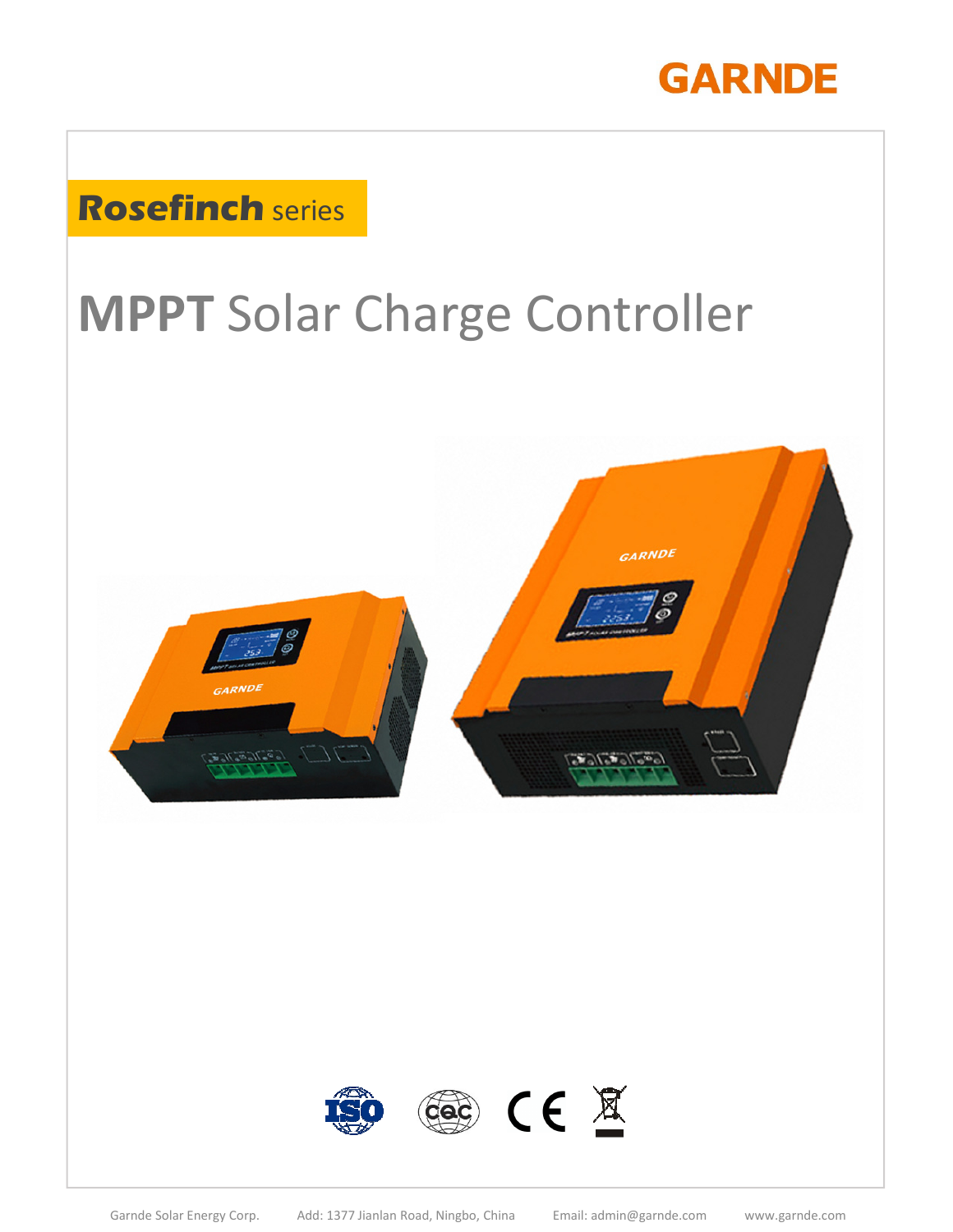#### INTRODUCTION

Rosefinch series solar charge controllers are developed for off-grid solar system and battery backup solar system. Maximum Power Point Tracking (MPPT) charging technology can increase 20-30% power usage efficiency of solar panels more than PWM charging technology. Efficiency up to 99% MPPT charging, the adventurer increases battery lifespan by regulating the charge flowing from the solar panels to the battery bank.



- MPPT charge mode, increase power usage efficiency of solar panels
- LCD display, intelligent batteries charging status display
- Running status display of solar panels, batteries and loads
- Optional RS485 communication port, convenient for user integration management
- Over-charge protection, over-discharge protection, over-load protection, short-circuit protection and battery wrong-connecting protection, anti-thunder-stroke protection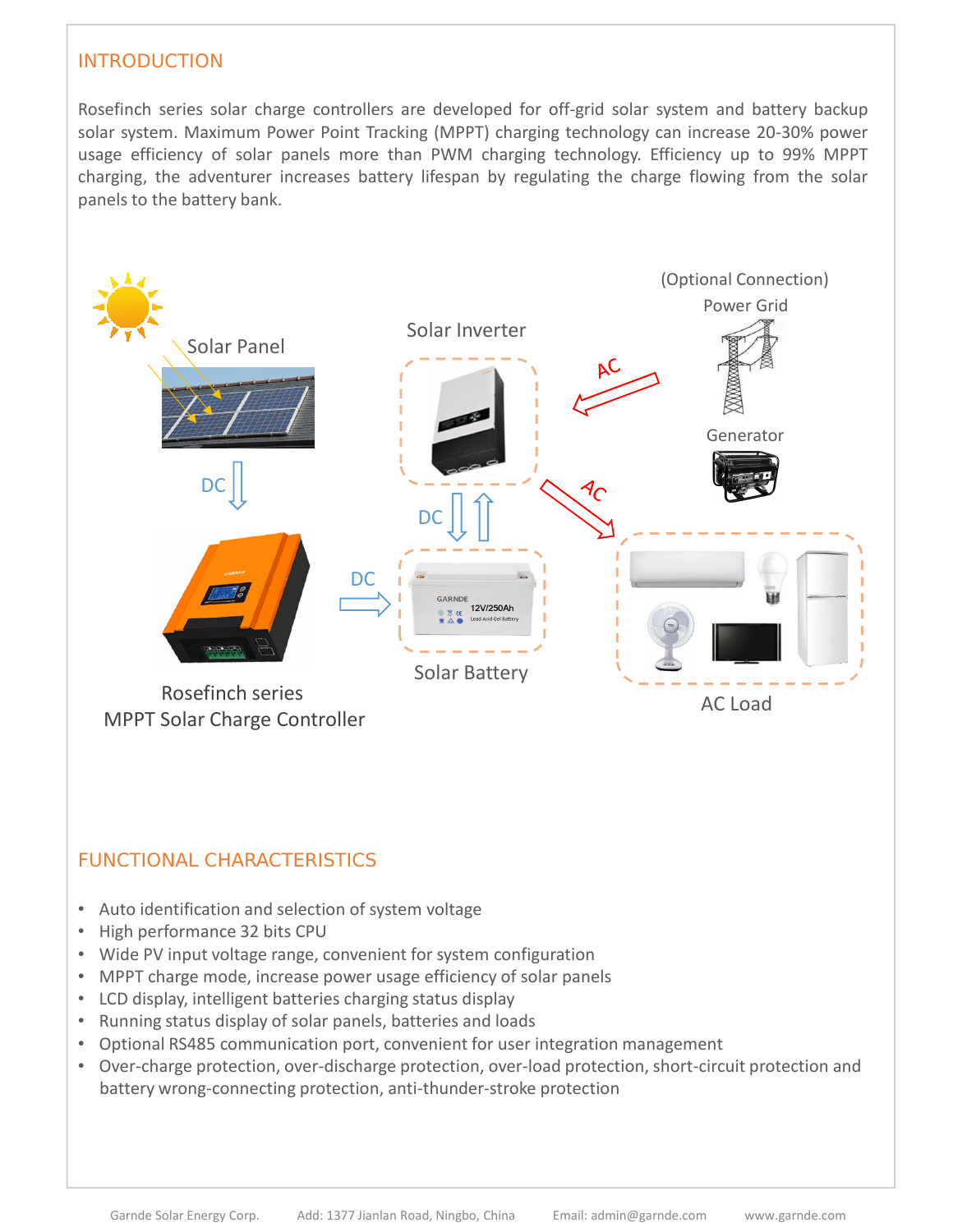#### TECHNICAL SPECIFICATIONS

|                                        |     | <b>Rosefinch XS</b>                                                                                                                                |                | <b>Rosefinch S</b> |                |                |                |  |
|----------------------------------------|-----|----------------------------------------------------------------------------------------------------------------------------------------------------|----------------|--------------------|----------------|----------------|----------------|--|
| <b>Model</b>                           |     | <b>RF48-10</b>                                                                                                                                     | <b>RF48-20</b> | <b>RF48-30</b>     | <b>RF48-40</b> | <b>RF48-50</b> | <b>RF48-60</b> |  |
| <b>INPUT</b>                           |     |                                                                                                                                                    |                |                    |                |                |                |  |
| <b>Max. PV Input Voltage</b>           |     | 150V                                                                                                                                               |                |                    |                |                |                |  |
|                                        | 12V | 15V - 120V                                                                                                                                         |                |                    |                |                |                |  |
| <b>MPPT Voltage Range</b>              | 24V | 30V - 120V                                                                                                                                         |                |                    |                |                |                |  |
|                                        | 48V | $60V - 120V$                                                                                                                                       |                |                    |                |                |                |  |
|                                        | 12V | 140 W                                                                                                                                              | 280 W          | 420 W              | 560 W          | 700 W          | 840 W          |  |
| <b>Max. PV Input Power</b>             | 24V | 280 W                                                                                                                                              | 560 W          | 840 W              | 1120 W         | 1400 W         | 1680 W         |  |
|                                        | 48V | 560 W                                                                                                                                              | 1120 W         | 1680 W             | 2240 W         | 2800 W         | 3360 W         |  |
| <b>BATTERY CHARGING</b>                |     |                                                                                                                                                    |                |                    |                |                |                |  |
| <b>Battery System Voltage</b>          |     | 12V/24V/48V auto recognition                                                                                                                       |                |                    |                |                |                |  |
| <b>Max. Charging Current</b>           |     | 10A                                                                                                                                                | 20A            | 30A                | 40A            | 50A            | 60A            |  |
| <b>Charging mode</b>                   |     | Maximum Power Point Tracking (MPPT)                                                                                                                |                |                    |                |                |                |  |
| <b>Charging method</b>                 |     | Three stages: Constant Current (MPPT); Constant Voltage; Floating Charge                                                                           |                |                    |                |                |                |  |
| <b>Max. Charging Efficiency</b>        |     | 99%                                                                                                                                                |                |                    |                |                |                |  |
| <b>Battery Types Supported</b>         |     | Lead Acid Battery, Gel Battery, Flooded Battery, Lithium Battery                                                                                   |                |                    |                |                |                |  |
| <b>PROTECTION</b>                      |     |                                                                                                                                                    |                |                    |                |                |                |  |
| <b>Overload Protection</b>             |     | 1.5 times rated current 3s overload protection action, automatic recovery in 1 minute                                                              |                |                    |                |                |                |  |
| <b>Output Short Circuit Protection</b> |     | Hardware protection fuses, automatic recovery in 10 minute                                                                                         |                |                    |                |                |                |  |
| <b>Over Temperature Protection</b>     |     | Charging or discharging stopped when controller temperature over 75 $\degree$ C,<br>Charging or discharging recovery when temperature back to 55°C |                |                    |                |                |                |  |
| <b>OTHERS</b>                          |     |                                                                                                                                                    |                |                    |                |                |                |  |
| <b>Cooling Method</b>                  |     | Intelligent Control Cooling Fan                                                                                                                    |                |                    |                |                |                |  |
| <b>Remote Control</b>                  |     | Optional                                                                                                                                           |                |                    |                |                |                |  |
| <b>Comunication Method</b>             |     | <b>RS485</b>                                                                                                                                       |                |                    |                |                |                |  |
| <b>Own Consumption</b>                 |     | < 20mA                                                                                                                                             |                |                    |                |                |                |  |
| <b>Operating Ambient Temperature</b>   |     | $-15^{\circ}\text{C} - 50^{\circ}\text{C}$                                                                                                         |                |                    |                |                |                |  |
| <b>Storage Temperature</b>             |     | $-20^{\circ}\text{C} - 60^{\circ}\text{C}$                                                                                                         |                |                    |                |                |                |  |
| <b>Protection Grade</b>                |     | <b>IP20</b>                                                                                                                                        |                |                    |                |                |                |  |
| <b>Dimensions</b>                      |     | 240 x 143 x 74 mm (9.4 x 5.6 x 2.9 inches)<br>185 x 135 x 65 mm (7.3 x 5.3 x 2.6 inches)                                                           |                |                    |                |                |                |  |
| <b>Net Weight</b>                      |     | 1.15 kgs (2.5 lbs)<br>1.80 kgs (4.0 lbs)                                                                                                           |                |                    |                |                |                |  |
| Packing                                |     | 38 x 25 x 52 cm / 8 pcs; 11.0 kgs/8 pcs<br>42 x 31 x 27 cm / 4 pcs; 8.0 kgs/4 pcs                                                                  |                |                    |                |                |                |  |
| Warranty                               |     | 2 years                                                                                                                                            |                |                    |                |                |                |  |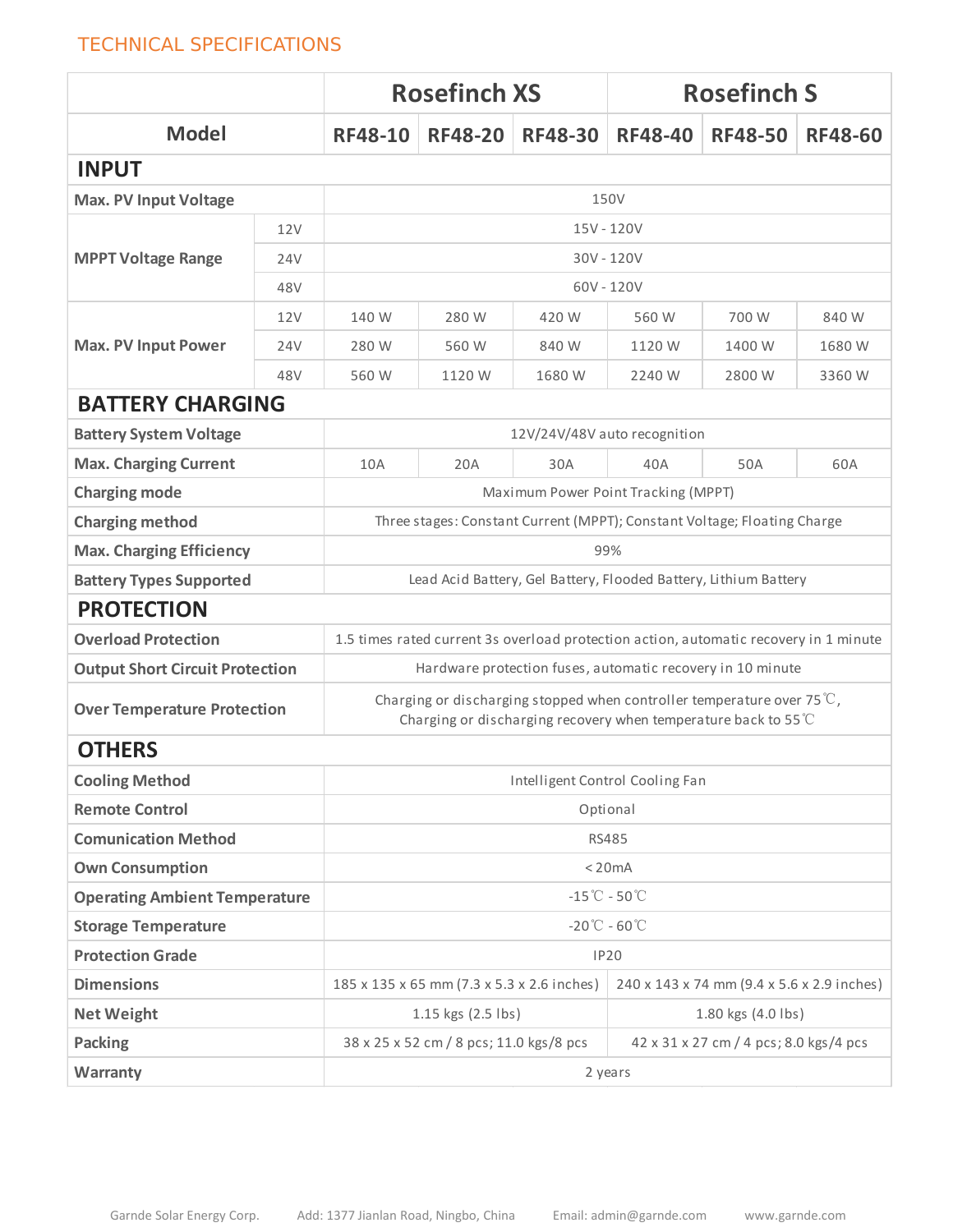#### TECHNICAL SPECIFICATIONS

|                                        |                                     | <b>Rosefinch M</b>                                                                                                                                 |                         | <b>Rosefinch L</b>      |                             | <b>Rosefinch XL</b>    |               |  |
|----------------------------------------|-------------------------------------|----------------------------------------------------------------------------------------------------------------------------------------------------|-------------------------|-------------------------|-----------------------------|------------------------|---------------|--|
| <b>Model</b>                           |                                     | <b>RF48-80</b>                                                                                                                                     | RF48-100                | <b>RF96-50</b>          | RF96-100                    | RF192-50               | RF216-50      |  |
| <b>INPUT</b>                           |                                     |                                                                                                                                                    |                         |                         |                             |                        |               |  |
| <b>Max. PV Input Voltage</b>           |                                     | 150V                                                                                                                                               |                         | 300V                    |                             | 450V                   |               |  |
|                                        | 48V                                 | 60V - 120V                                                                                                                                         |                         |                         |                             |                        |               |  |
|                                        | 96V                                 | 96V - 240V                                                                                                                                         |                         |                         |                             |                        |               |  |
| <b>MPPT Voltage Range</b>              | 192V                                | 192V - 360V                                                                                                                                        |                         |                         |                             |                        |               |  |
|                                        | 216V                                | 216V - 360V                                                                                                                                        |                         |                         |                             |                        |               |  |
|                                        | 48V                                 | 4480 W                                                                                                                                             | 5600 W                  |                         |                             |                        |               |  |
|                                        | 96V                                 |                                                                                                                                                    |                         | 5600 W                  | 11200 W                     |                        |               |  |
| <b>Max. PV Input Power</b>             | 192V                                |                                                                                                                                                    |                         |                         |                             | 11200W                 |               |  |
|                                        | 216V                                |                                                                                                                                                    |                         |                         | 12600W                      |                        |               |  |
| <b>BATTERY CHARGING</b>                |                                     |                                                                                                                                                    |                         |                         |                             |                        |               |  |
| <b>Battery System Voltage</b>          |                                     | 96V<br>12V/24V/48V auto recognition                                                                                                                |                         |                         | 192V                        | 216V                   |               |  |
| <b>Max. Charging Current</b>           |                                     | 80A                                                                                                                                                | 100A                    | 50A                     | 100A                        | 50A                    | 50A           |  |
| <b>Charging mode</b>                   | Maximum Power Point Tracking (MPPT) |                                                                                                                                                    |                         |                         |                             |                        |               |  |
| <b>Charging method</b>                 |                                     | Three stages: Constant Current (MPPT); Constant Voltage; Floating Charge                                                                           |                         |                         |                             |                        |               |  |
| <b>Max. Charging Efficiency</b>        |                                     | 99%                                                                                                                                                |                         |                         |                             |                        |               |  |
| <b>Battery Types Supported</b>         |                                     | Lead Acid Battery, Gel Battery, Flooded Battery, Lithium Battery                                                                                   |                         |                         |                             |                        |               |  |
| <b>PROTECTION</b>                      |                                     |                                                                                                                                                    |                         |                         |                             |                        |               |  |
| <b>Overload Protection</b>             |                                     | 1.5 times rated current 3s overload protection action, automatic recovery in 1 minute                                                              |                         |                         |                             |                        |               |  |
| <b>Output Short Circuit Protection</b> |                                     | Hardware protection fuses, automatic recovery in 10 minute                                                                                         |                         |                         |                             |                        |               |  |
| <b>Over Temperature Protection</b>     |                                     | Charging or discharging stopped when controller temperature over 75 $\degree$ C,<br>Charging or discharging recovery when temperature back to 55°C |                         |                         |                             |                        |               |  |
| <b>OTHERS</b>                          |                                     |                                                                                                                                                    |                         |                         |                             |                        |               |  |
| <b>Cooling Method</b>                  |                                     | Intelligent Control Cooling Fan                                                                                                                    |                         |                         |                             |                        |               |  |
| <b>Remote Control</b>                  |                                     | Optional                                                                                                                                           |                         |                         |                             |                        |               |  |
| <b>Comunication Method</b>             |                                     | <b>RS485</b>                                                                                                                                       |                         |                         |                             |                        |               |  |
| <b>Own Consumption</b>                 |                                     | < 20mA                                                                                                                                             |                         |                         |                             |                        |               |  |
| <b>Operating Ambient Temperature</b>   |                                     | $-15^{\circ}\text{C} - 50^{\circ}\text{C}$                                                                                                         |                         |                         |                             |                        |               |  |
| <b>Storage Temperature</b>             |                                     | $-20^{\circ}\text{C} - 60^{\circ}\text{C}$                                                                                                         |                         |                         |                             |                        |               |  |
| <b>Protection Grade</b>                |                                     | <b>IP20</b>                                                                                                                                        |                         |                         |                             |                        |               |  |
| <b>Dimensions</b>                      |                                     | 280 x 180 x 100 mm<br>315 x 250 x 108 mm                                                                                                           |                         |                         | 400 x 300 x 162 mm          |                        |               |  |
| <b>Net Weight</b>                      |                                     |                                                                                                                                                    | 3.7 kgs                 | 4.5 kgs                 | 5.6 kgs                     | 10 kgs                 | 11 kgs        |  |
| <b>Packing</b>                         |                                     |                                                                                                                                                    | 49 x 35 x 35 cm / 4 pcs | 37 x 31 x 34 cm / 2 pcs |                             | 46 x 38 x 21 cm / 1 pc |               |  |
|                                        |                                     |                                                                                                                                                    | 16.0 kgs $/4$ pcs       |                         | 11 kgs/2 pcs   13 kgs/2 pcs | 11 $kgs/1 pc$          | $12$ kgs/1 pc |  |
| Warranty                               |                                     | 2 years                                                                                                                                            |                         |                         |                             |                        |               |  |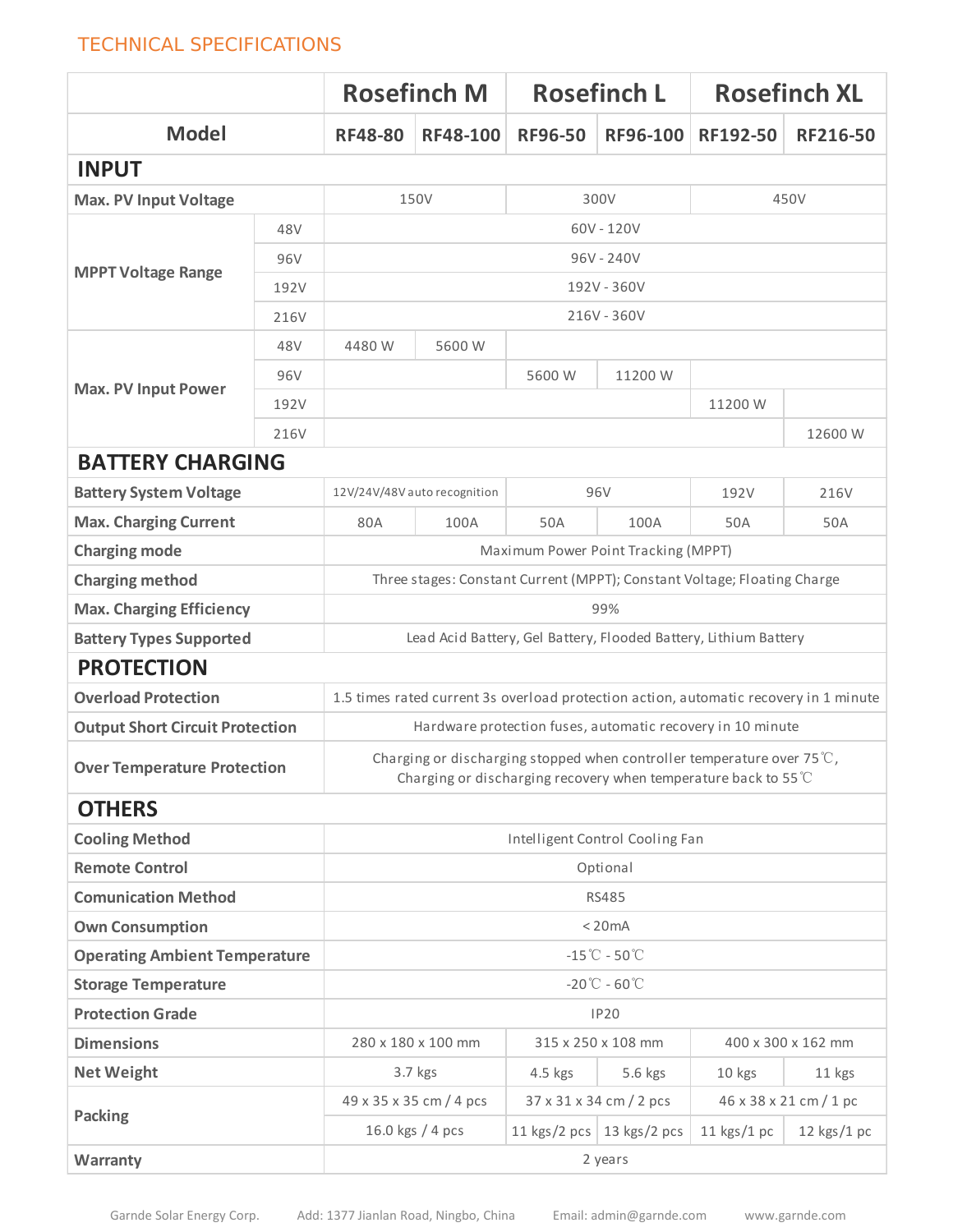#### TECHNICAL SPECIFICATIONS

|                                        |      | <b>Rosefinch XL</b>                                                                                                                                          |               | <b>Rosefinch XXL</b> |             |      |                                                           |  |
|----------------------------------------|------|--------------------------------------------------------------------------------------------------------------------------------------------------------------|---------------|----------------------|-------------|------|-----------------------------------------------------------|--|
| <b>Model</b>                           |      |                                                                                                                                                              |               |                      |             |      | RF240-50 RF384-50 RF192-100 RF216-100 RF240-100 RF384-100 |  |
| <b>INPUT</b>                           |      |                                                                                                                                                              |               |                      |             |      |                                                           |  |
| <b>Max. PV Input Voltage</b>           |      | 500V                                                                                                                                                         | 800V          |                      | 450V        | 500V | 800V                                                      |  |
| <b>MPPT Voltage Range</b>              | 192V | 192V - 360V                                                                                                                                                  |               |                      |             |      |                                                           |  |
|                                        | 216V | 216V - 360V                                                                                                                                                  |               |                      |             |      |                                                           |  |
|                                        | 240V | 240V - 400V                                                                                                                                                  |               |                      |             |      |                                                           |  |
|                                        | 384V | 384V - 640V                                                                                                                                                  |               |                      |             |      |                                                           |  |
|                                        | 192V | 22400 W                                                                                                                                                      |               |                      |             |      |                                                           |  |
|                                        | 216V |                                                                                                                                                              | 25200W        |                      |             |      |                                                           |  |
| <b>Max. PV Input Power</b>             | 240V | 14000W                                                                                                                                                       |               | 28000W               |             |      |                                                           |  |
|                                        | 384V |                                                                                                                                                              | 22400 W       |                      |             |      | 44800W                                                    |  |
| <b>BATTERY CHARGING</b>                |      |                                                                                                                                                              |               |                      |             |      |                                                           |  |
| <b>Battery System Voltage</b>          |      | 240V                                                                                                                                                         | 384V          | 192V                 | 216V        | 240V | 384V                                                      |  |
| <b>Max. Charging Current</b>           |      | 50A                                                                                                                                                          | 50A           | 100A                 | 100A        | 100A | 100A                                                      |  |
| <b>Charging mode</b>                   |      | Maximum Power Point Tracking (MPPT)                                                                                                                          |               |                      |             |      |                                                           |  |
| <b>Charging method</b>                 |      | Three stages: Constant Current (MPPT); Constant Voltage; Floating Charge                                                                                     |               |                      |             |      |                                                           |  |
| <b>Max. Charging Efficiency</b>        |      | 99%                                                                                                                                                          |               |                      |             |      |                                                           |  |
| <b>Battery Types Supported</b>         |      | Lead Acid Battery, Gel Battery, Flooded Battery, Lithium Battery                                                                                             |               |                      |             |      |                                                           |  |
| <b>PROTECTION</b>                      |      |                                                                                                                                                              |               |                      |             |      |                                                           |  |
| <b>Overload Protection</b>             |      | 1.5 times rated current 3s overload protection action, automatic recovery in 1 minute                                                                        |               |                      |             |      |                                                           |  |
| <b>Output Short Circuit Protection</b> |      | Hardware protection fuses, automatic recovery in 10 minute                                                                                                   |               |                      |             |      |                                                           |  |
| <b>Over Temperature Protection</b>     |      | Charging or discharging stopped when controller temperature over 75 $\degree$ C,<br>Charging or discharging recovery when temperature back to 55 $\degree$ C |               |                      |             |      |                                                           |  |
| <b>OTHERS</b>                          |      |                                                                                                                                                              |               |                      |             |      |                                                           |  |
| <b>Cooling Method</b>                  |      | Intelligent Control Cooling Fan                                                                                                                              |               |                      |             |      |                                                           |  |
| <b>Remote Control</b>                  |      | Optional                                                                                                                                                     |               |                      |             |      |                                                           |  |
| <b>Comunication Method</b>             |      | <b>RS485</b>                                                                                                                                                 |               |                      |             |      |                                                           |  |
| <b>Own Consumption</b>                 |      | < 20mA                                                                                                                                                       |               |                      |             |      |                                                           |  |
| <b>Operating Ambient Temperature</b>   |      | $-15^{\circ}\text{C} - 50^{\circ}\text{C}$                                                                                                                   |               |                      |             |      |                                                           |  |
| <b>Storage Temperature</b>             |      | $-20^{\circ}\text{C} - 60^{\circ}\text{C}$                                                                                                                   |               |                      |             |      |                                                           |  |
| <b>Protection Grade</b>                |      | <b>IP20</b>                                                                                                                                                  |               |                      |             |      |                                                           |  |
| <b>Dimensions</b>                      |      | 400 x 300 x 162 mm<br>530 x 410 x 162 mm                                                                                                                     |               |                      |             |      |                                                           |  |
| <b>Net Weight</b>                      |      | 14.5 kgs<br>10 kgs<br>11 kgs                                                                                                                                 |               |                      | 17.5 kgs    |      |                                                           |  |
|                                        |      | 60 x 49 x 21 cm / 1 pc<br>46 x 38 x 21 cm / 1 pc                                                                                                             |               |                      |             |      |                                                           |  |
| <b>Packing</b>                         |      | 11 $kgs/1 pc$                                                                                                                                                | $12$ kgs/1 pc |                      | 16 kgs/1 pc |      | 19 kgs/1 pc                                               |  |
| Warranty                               |      | 2 years                                                                                                                                                      |               |                      |             |      |                                                           |  |